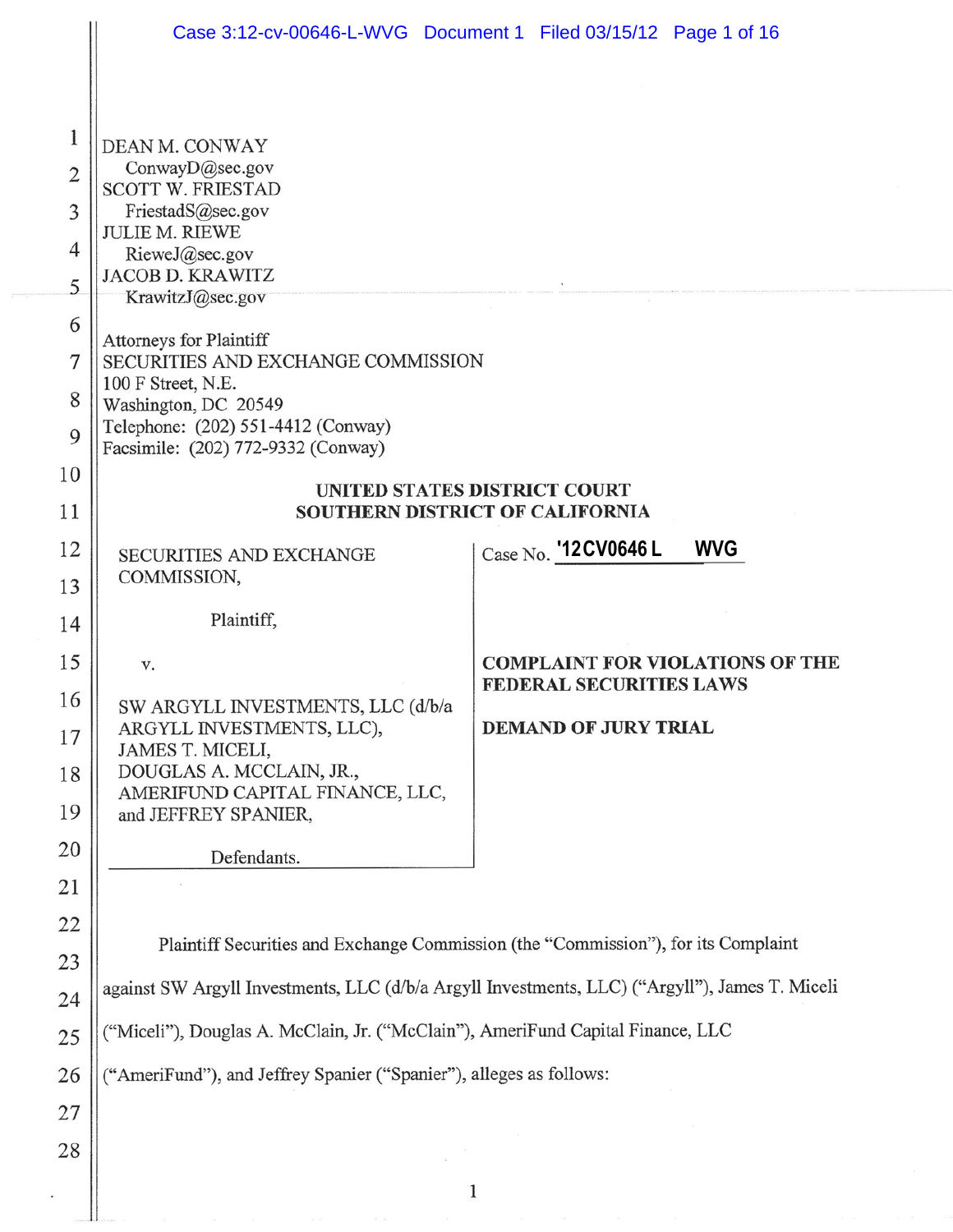1. This case involves a fraudulent purported stock-collateralized loan business run by Argyll, which is controlled by Miceli and McClain. Since 2009, Argyll has induced at least nine affiliates of issuers to transfer ownership of millions of shares of publicly traded stock as collateral for purported loans based on a false promise to return the shares to borrowers upon repayments of the loans. Unbeknownst to the borrowers, however, Argyll sold their pledged shares (in unregistered transactions for which no exemption applied) before or soon after funding the loans and, in many cases, used the proceeds from the collateral sales to fund the loans. Because Argyll agreed to loan 30 to 50 percent less than the market value of the shares transferred, it retained substantial proceeds, even after funding each loan. It also received interest payments. As a result of this scheme, Argyll received more than \$8 million in unlawful gains. Argyll attracts potential borrowers, among other ways, through its network of brokers, including AmeriFund, whose president is Spanier.

2. Through their actions, Argyll, Miceli, and McClain violated Section 10(b) of the Securities Exchange Act of 1934 ("Exchange Act") [15 U.S.C. § 78j(b)] and Rule 10b-5 promulgated thereunder [17 C.F.R. § 240.lOb-5]; Section 15(a) of the Exchange Act [15 U.S.C. § 780(a)]; and Sections 5(a) and 5(c) of the Securities Act of 1933 ("Securities Act") [15 U.S.C. §§ 77e(a) and 77e(c)], and AmeriFund and Spanier violated Section 15(a) of the Exchange Act  $[15]$ U.S.C. § 780(a)].

### JURISDICTION AND VENUE

3. This Court has jurisdiction over this action pursuant to Sections 20 and 22 of the  $25$  Securities Act [15 U.S.C. §§ 77t and 77v] and Sections 21(d), 21(e), and 27 of the Exchange Act 26 [15 U.S.C. §§ 78u(d), 78u(e), and 78aa]. Defendants, directly or indirectly, made use of the means  $27$  || or instrumentalities of transportation or communication in interstate commerce, or the mails, or the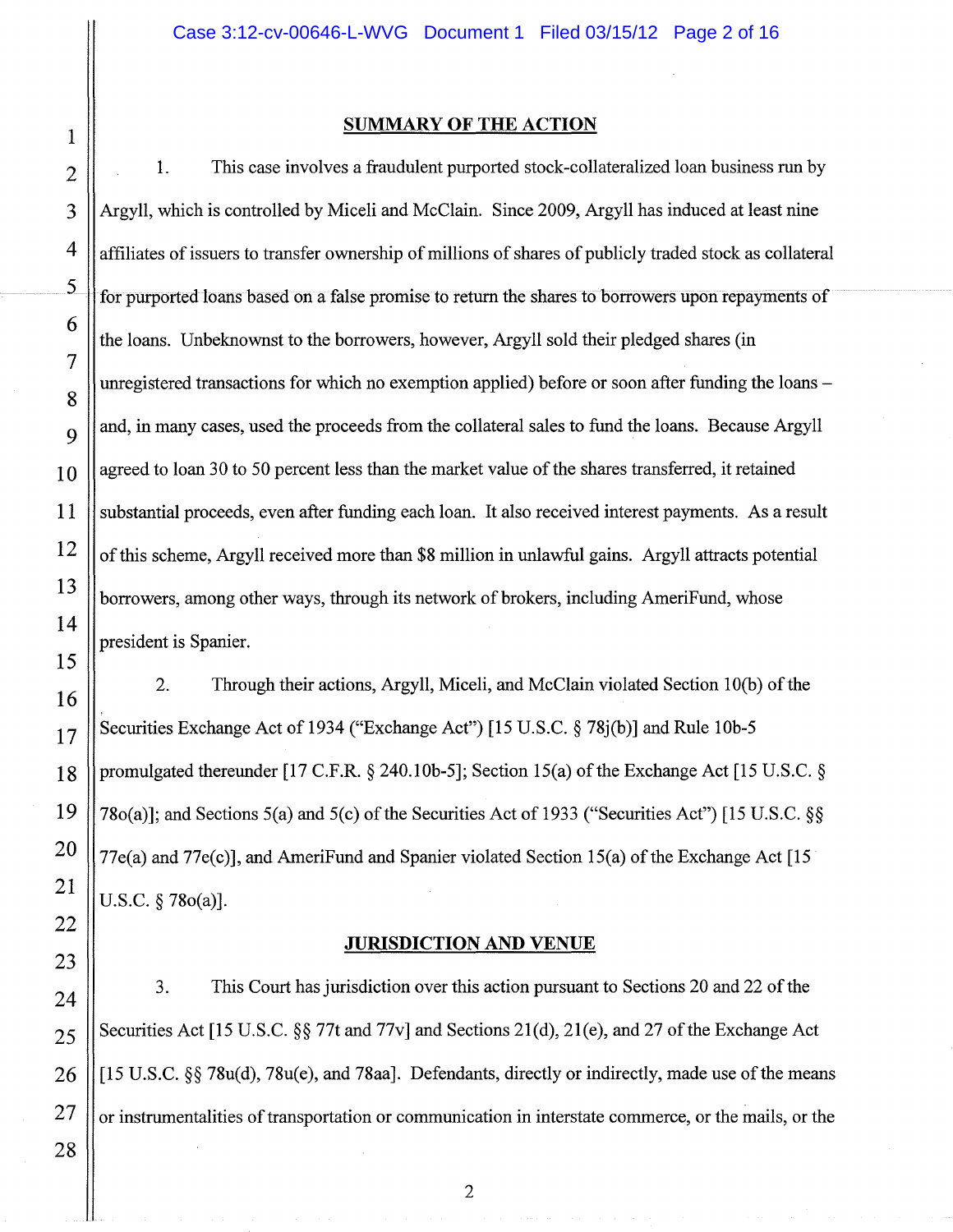facilities of a national securities exchange in connection with the transactions, acts, practices, and courses of business alleged in this Complaint.

4. Venue in this District is proper pursuant to Section 22 of the Securities Act [15 U.S.C. § 77v] and Section 27 of the Exchange Act [15 U.S.C. § 78aa]. Defendants transact business in the Southern District of California, and certain of the acts, practices, and courses of business constituting the violations of the federal securities laws alleged herein occurred within this judicial district.

#### **DEFENDANTS**

5. SW Argyll Investments, LLC (d/b/a Argyll Investments, LLC) is a Texas limited liability company located in San Diego, California, and is affiliated with The Argyll Group. Argyll is jointly owned by James T. Miceli and Douglas A. McClain, Jr.

6. James T. Miceli, age 48, is a resident of Poway, California. Miceli is a member and the Chief Executive Officer of Argyll.

7. Douglas A. McClain, Jr., age 37, is a resident of Savannah, Georgia. McClain is a member and the President of Argyll.

8. AmeriFund Capital Finance, LLC is a Florida limited liability company located in Boca Raton, Florida. Spanier is the sole member of AmeriFund.

9. Jeffrey Spanier, age 46, is a resident of Delray Beach, Florida. Spanier is the President and sole member of AmeriFund.

### RELATED ENTITIES

10. The Argyll Group is a group of Texas and Delaware limited liability companies jointly controlled by Miceli and McClain. SW Argyll Investments, LLC (d/b/a Argyll Investments, LLC) is one of The Argyll Group's companies.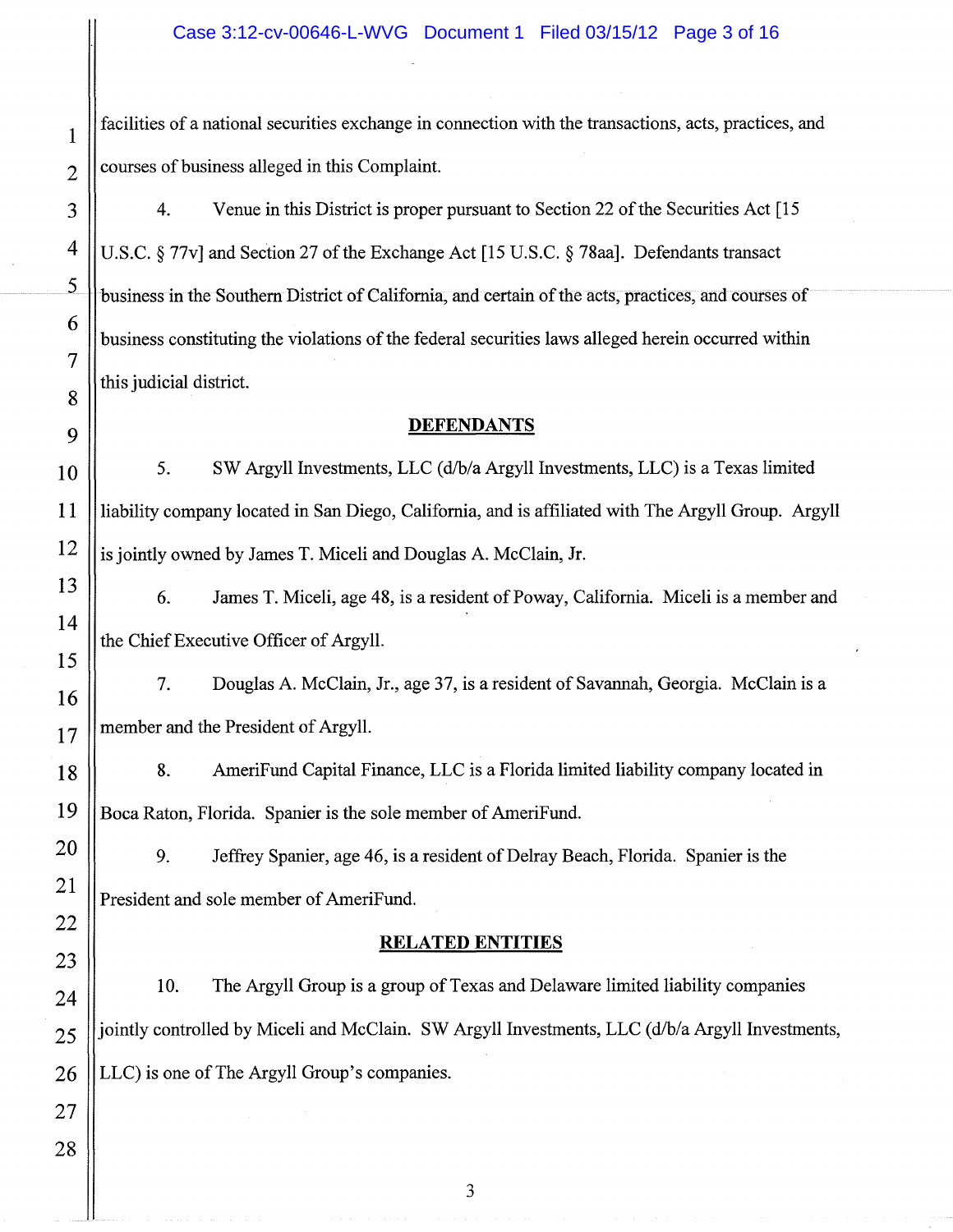# **FACTS**

# DEFENDANTS' FRAUDULENT SCHEME, MISREPRESENTATIONS, AND MISLEADING OMISSIONS

#### A. The Stock Based Loan Program

11. Miceli and McClain control The Argyll Group, a group of Texas and Delaware  $6$  || limited liability companies involved in "Private Equity Investment Banking and Corporate 7 Finance." Argyll, one of The Argyll's Group's companies, provides stock-based lending services.

12. Argyll attracted potential customers through referrals from individuals or entities that hold themselves out as stock loan brokers. Argyll paid these stock loan brokers origination, broker, and "back-end" fees that were based upon the size of the loan transaction.

13. Since 2009, Argyll, directly or through its brokers, made both recourse and nonrecourse loans to individuals or entities who pledged as collateral shares (often, restricted shares) of publicly traded stock.

14. AmeriFund and Spanier brokered numerous transactions for Argyll's stock loan program. As part of this brokerage activity, Spanier solicited and negotiated loans that induced the borrowers to pledge shares as collateral for stock sales. From at least 2009, Argyll paid approximately \$2 million in fees to AmeriFund and Spanier as compensation for brokering Argyll's stock loans.

15. When a potential borrower contacted Argyll directly or, more often, through a broker like AmeriFund's Spanier, Argyll typically offered to loan 50% to 70% of the market value of the shares that the borrower proposed to use as collateral, depending on factors such as trading market, volume, and price volatility. If the potential borrower accepted the loan proposal, Argyll sent the borrower (or his or her broker) a "Loan Agreement," "Pledge Agreement," "Promissory Note," and other documents, such as instructions on how to transfer the stock collateral to Argyll (collectively, the "Loan Package").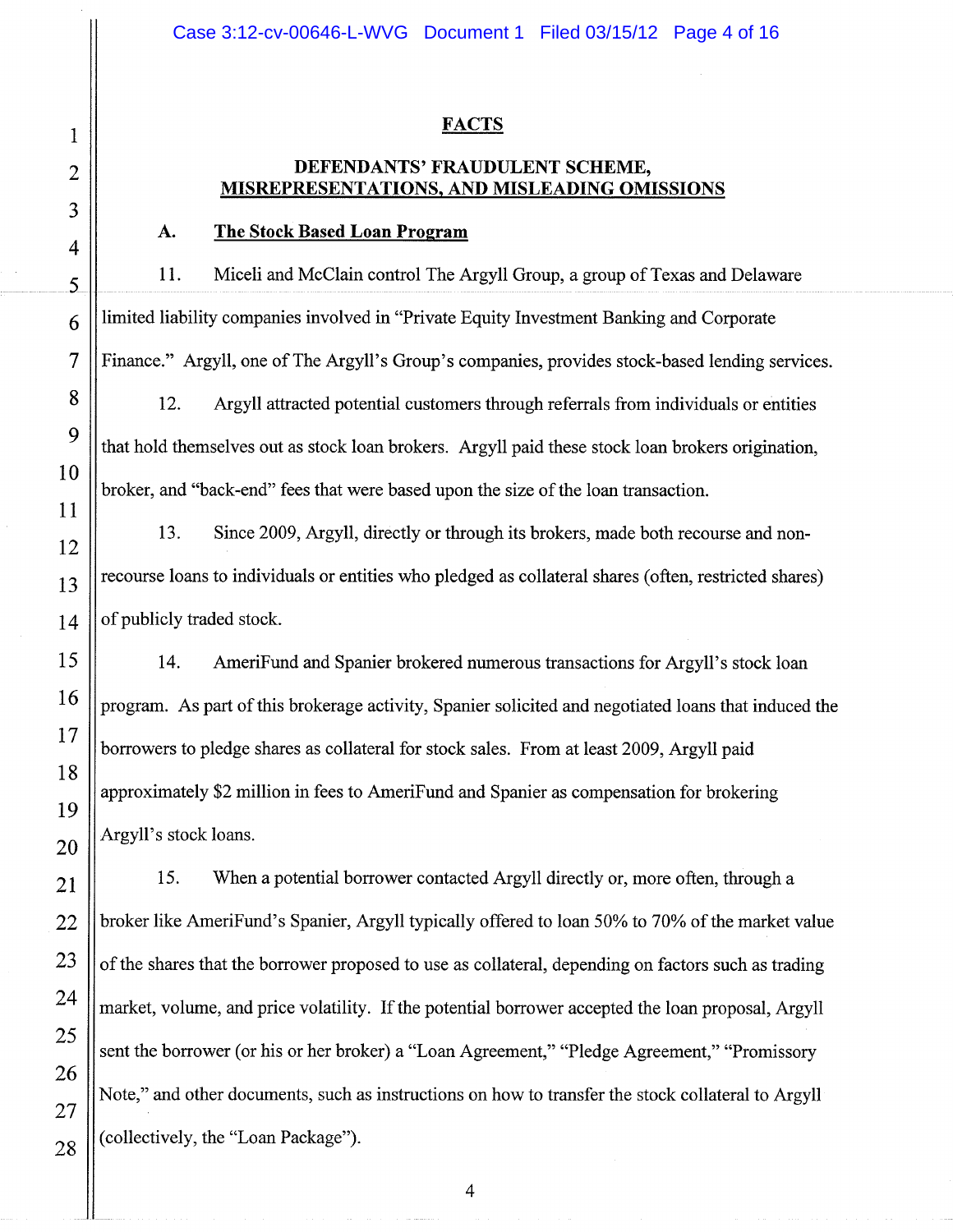16. Pursuant to the Promissory Note, the borrower agreed to transfer ownership of his or her shares to Argyll. In exchange, Argyll agreed to fund the borrower's loan one to three days after the "Strike Price" (i.e., the collateral's five day Volume Weighted Average Price (VWAP) through the day preceding the closing date) was determined, all documents were executed, and the collateral was delivered to Argyll or its custodial brokerage account.

17. If Argyll funded the loan, the borrower agreed to make quarterly interest-only payments to Argyll, based on a fixed interest rate. The lengths of the loans were generally fixed and were typically three years. Many of the loans also contained a "lockout" provision that prohibited the borrower from prepaying the loan until a specified period elapsed, usually twelve or eighteen months after date of the Loan Agreement.

18. The standard Loan Package did not permit Argyll to sell the collateral except in the event of default. According to the Loan Agreement's section entitled "Lender's Right to Collateral":

At any time after the date first above written and after Borrower's delivery to Lender of the Collateral, Lender shall be entitled from time to time, in its sole discretion to take any of the following actions with respect to the collateral.

- (a) Hold all or a portion of the Collateral as security for the obligations hereunder and under the Note, and pursuant to the Pledge Agreement. . . ; or
- (b) Lend all or a portion of the Collateral, free and clear of any lien or encumbrances ... ; or
- (c) Pledge, encumber, hypothecate all or a portion of the Collateral free and clear of any lien or encumbrances ... ; or
- (d) Commingle the Collateral with other assets or securities of the Lender.
- 19. Moreover, at least one Loan Agreement contained the following additional

provision: "Lender shall not sell any of the Collateral unless an Event of Default had occurred and is continuing." (Emphasis added).

20. Miceli and McClain told borrowers orally (and reiterated in the Loan Packages) that

Argyll would engage only in "hedging" transactions in connection with the loan to minimize its

1

2

3

4

5

6

7

8

9

10

11

12

13

14

15

16

17

18

19

20

21

22

23

24

25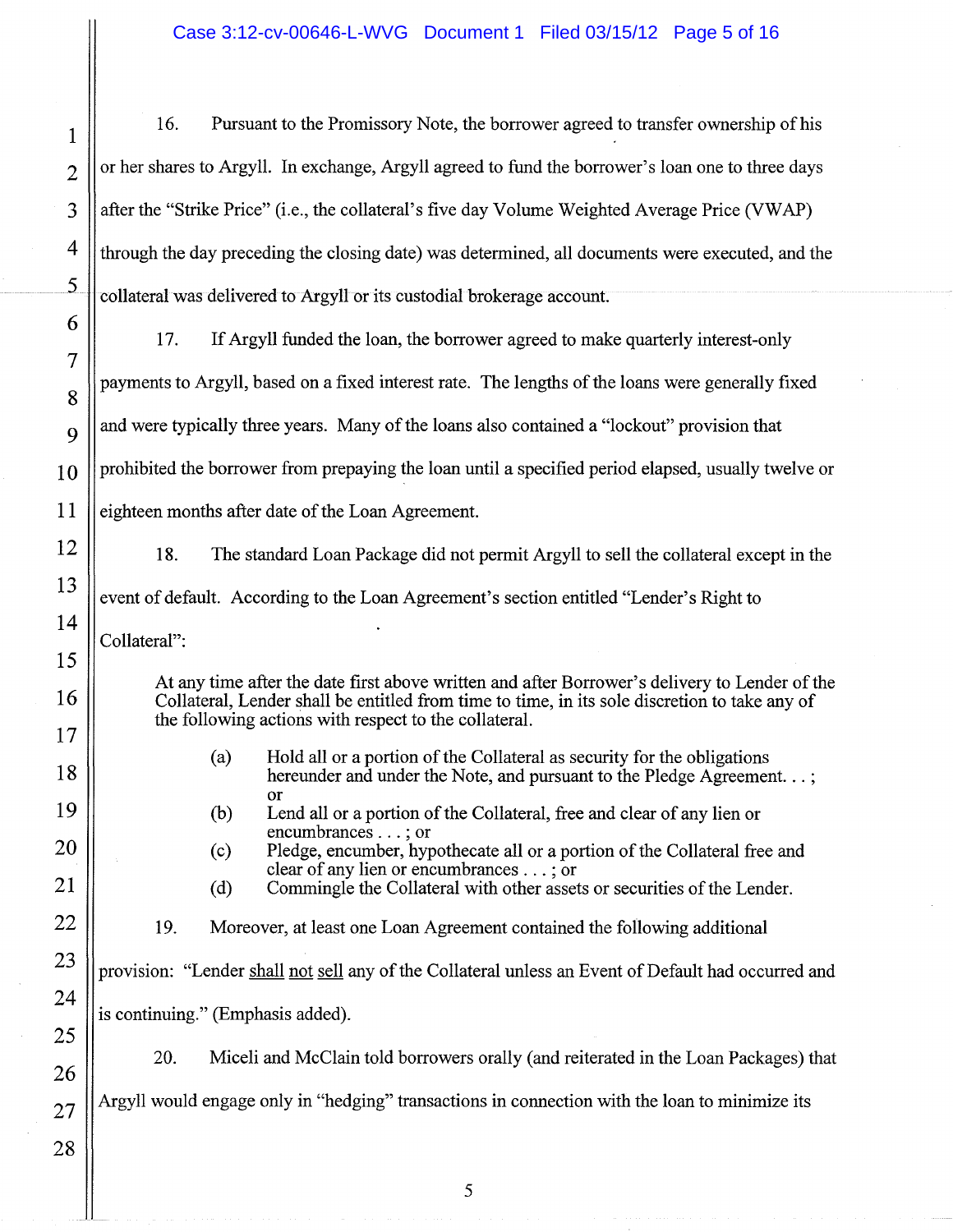risk of an increase or decrease in collateral value. Argyll, however, did not enter into any hedging transactions; it simply sold the collateral outright to fund its loans.

21. Upon repayment of the loan, Argyll agreed to return the borrowers' shares within twenty days. If the collateral decreased in value during the life of the loan, the borrower at repayment would receive the fair market value of the collateral originally provided to Argyll (i.e., Argyll would return the initially pledged collateral). If the collateral increased in value during the life of the loan, the borrower would receive the original collateral (minus any hedging costs incurred by Argyll) thereby receiving the benefit of any appreciation in price.

Argyll's Purported Stock-Collateralized Loan Business is a Fraudulent Scheme

22. Argyll's purported stock-collateralized loan business is a fraudulent scheme perpetrated by Miceli and McClain to acquire shares of publicly traded stock from borrowers at a 30% to 50% discount to their then-current market value, to sell the shares for full market value in order to fund the loan, and to use the remaining proceeds from the sale of the collateral for their own benefit. Miceli and McClain, through Argyll's Loan Packages and communications with borrowers, made false statements and omitted to state other important facts in connection with this scheme, including lying to borrowers and their representatives about Argyll's selling their collateral prior to any default.

23. Miceli and McClain are joint owners of Argyll. As the sole officers and directors of Argyll, they were the only individuals to sign the Loan Packages on Argyll's behalf. They are also the sole signatories on Argyll's bank and brokerage accounts and control all of Argyll's trading and banking activities.

24. Miceli, McClain, and Argyll did not disclose to borrowers that it intended to sell  $26$  || substantially all of a borrower's shares within days of closing their loans, and, in most cases,  $27$   $\parallel$  explicitly told borrowers that their collateral would not be sold unless a default occurred. In one

28

B.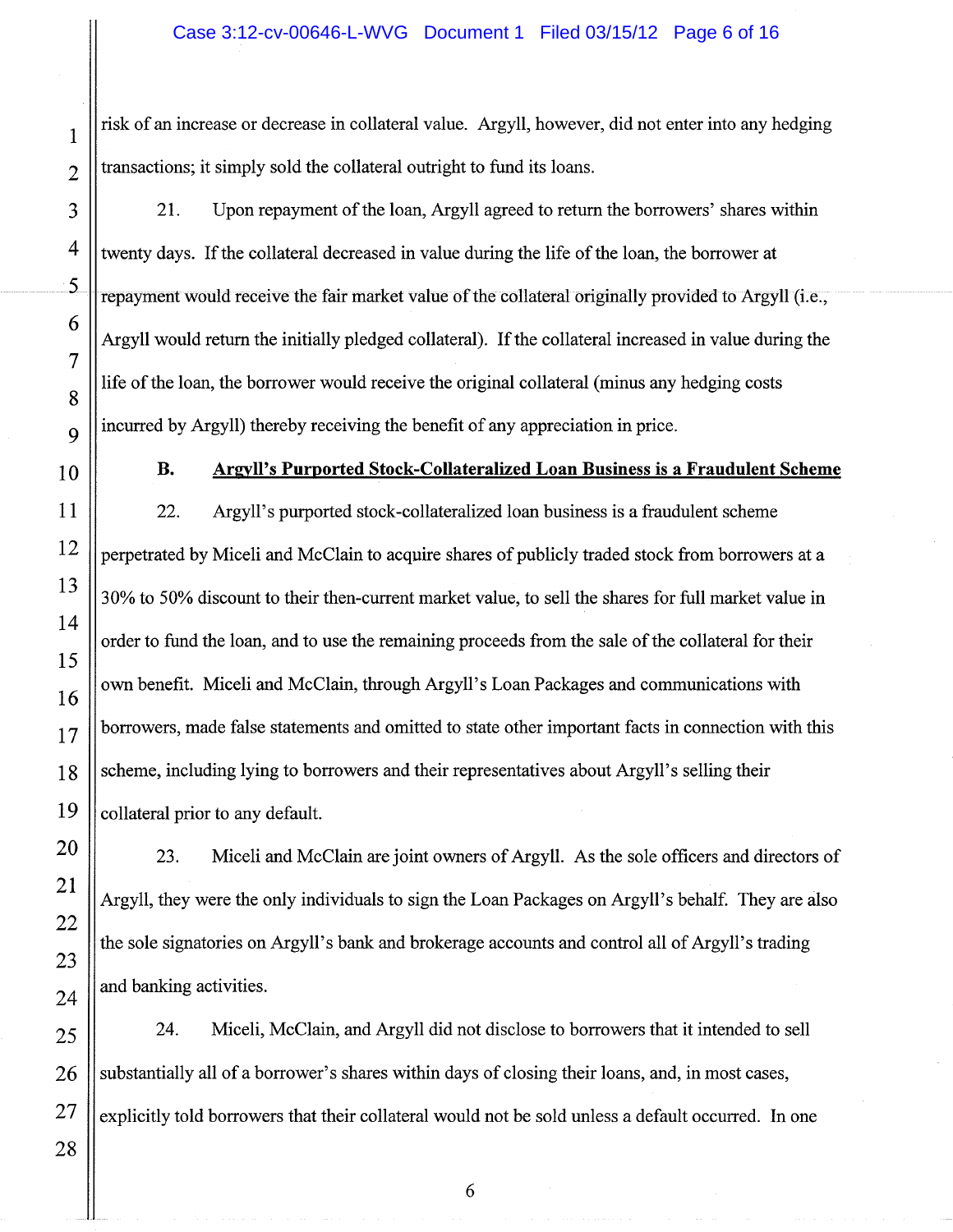instance, McClain specifically told an attorney who negotiated several Argyll stock loan transactions for the borrower that Argyll would not sell the collateral shares.

25. Argyll had no independent source of funds other than the borrowers' collateral and could not lend money without selling the collateral, meaning that, in many cases, Argyll sold the collateral prior to closing the loan, and used the proceeds to fund the loan.

26. In addition, Miceli, McClain, and Argyll misrepresented to borrowers that Argyll would return shares to them upon the borrowers' repayment of the loan. The Loan Agreement stated that Argyll would return "the appropriate number of shares that constitutes the Collateral" to borrowers who repay their loans. Instead, Argyll sold all of the shares that it received from the borrowers, but did not set aside any cash reserves to repurchase and return shares to the borrowers who repaid their loans pursuant to the Loan Agreement.

27. Altogether, Argyll sold virtually all of the pledged collateral, prior to any default. Miceli and McClain used the sales proceeds remaining after funding Argyll's loans to, among other things, pay their personal expenses.

28. Argyll' stock sales accounted for the vast majority of its revenue.

#### C. Specific Examples of Defrauded Borrowers

# $19 \parallel$  Victim A

29. Victim A is the former Chairman and Chief Executive Officer of a New York Stock Exchange listed-company involved in the development, leasing, and management of real estate ("Company A"). Sometime in 2008 or 2009, Victim A received an unsolicited telephone call from Spanier in which Spanier offered to broker a stock-collateralized loan.

30. In September 2009, Victim A applied for a stock-collateralized loan through Spanier/AmeriFund, who referred him to Argyll. Victim A entered into a three-year loan agreement with Argyll (dated December 1,2009), in which he pledged 700,000 shares of Company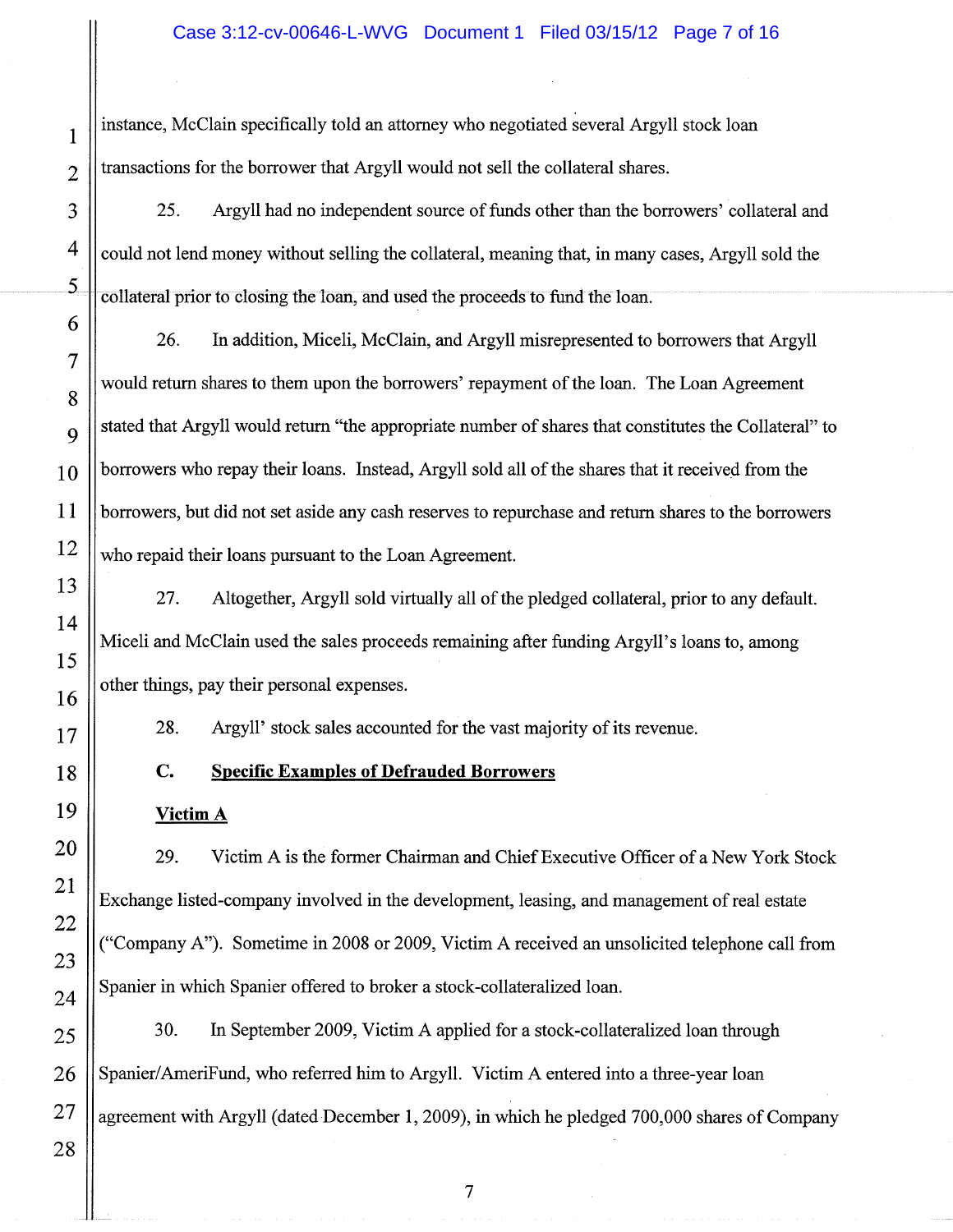#### Case 3:12-cv-00646-L-WVG Document 1 Filed 03/15/12 Page 8 of 16

A's stock as collateral. At closing, Victim A's shares had a value of \$6,846,000. Argyll agreed to loan Victim A 65% of the stock's value, resulting in a loan of \$4,449,900 with an annual interest rate of 4%. McClain executed the loan agreement on behalf of Argyll, which paid Spanier and AmeriFund a \$407,337 fee for brokering the loan (representing a 3% origination fee that Argyll subtracted from Victim A's loan proceeds and a 4% "back-end" fee paid by Argyll).

31. On December 3, 2009, Victim A transferred 700,000 shares of Company A to Argyll, which provided Victim A with a \$4,316,403 loan (representing the remainder of the \$4.4 million loan after Argyll had subtracted AmeriFund's/Spanier's origination fee of \$133,497) that same day. In addition to Argyll's standard loan agreement language, Victim A's agreement contained the added provision that the "[l]ender shall not sell any of the Collateral unless an Event of Default has occurred or is continuing." Nonetheless, Argyll sold all of the Company A shares between December 4 and December 10, 2009, generating approximately \$6.5 million in proceeds. Argyll profited approximately \$1.6 million from the transaction.

32. In October 2010, Victim A sought to repay the loan and retrieve the Company A shares he had pledged as collateral. Victim A provided written notice to Argyll and requested wire transfer instructions to repay the loan on December 1, 2010 - the first day that the Loan Agreement permitted him to prepay. The Loan Agreement required Argyll to return the shares to him no more than twenty days after he repaid the loan. As of December 1,2010, however, the market price of Company A's stock was \$13.08 per share, meaning that Argyll would need to pay approximately \$9 million to purchase in the market the Company A shares (which it had sold a year earlier for only \$6.5 million) to return to Victim A. Rather than disclosing to Victim A that Argyll had sold his collateral, McClain instead offered to increase Victim A's loan by \$1 million, lower the loan's interest rate from 4% to 2.25%, and reduce the prepayment penalty. In exchange, Victim A agreed

1

2

3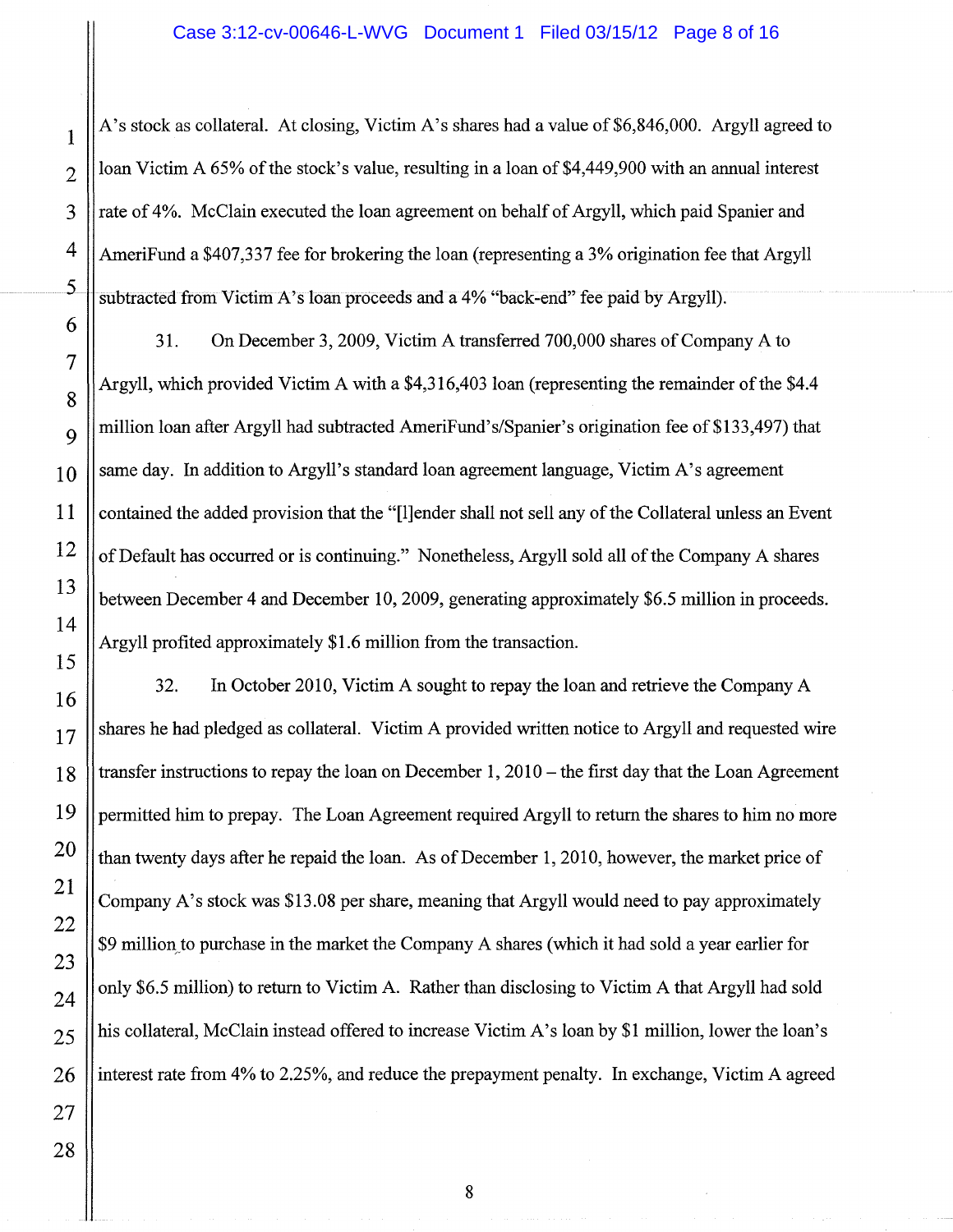to extend the "lockout period" by six months. Victim A accepted this offer and agreed to the new loan provisions; Miceli executed the agreement for Argyll.

33. Neither Miceli nor McClain disclosed to Victim A that Argyll had sold all of his Company A shares in December 2009 within one week of receiving them.

34. On April 20, 2011, Victim A provided Spanier with notice of his intent to repay the loan upon expiration of the second lockout period (June 2, 2011). Spanier forwarded the notice to McClain the following day.

#### **Victim B**

35. Victim B is the President, Chief Executive Officer, and Chairman of the Board of Directors of an American Stock Exchange-listed company involved in the development, production, and exploration of crude oil and natural gas ("Company B"). On March 30,2011, Victim B entered into a three-year loan agreement with Argyll (dated March 8, 2011) for which he pledged 1 million shares of Company B. McClain executed the loan agreement – which did not permit Argyll to sell the collateral – on Argyll's behalf.

36. AmeriFund and Spanier brokered Victim B's loan, and Argyll paid AmeriFund/Spanier a total fee of \$51,350 in connection with the loan transaction.

37. On April 1, 2011, Victim B transferred 1 million shares of Company B to Argyll. Argyll began selling Victim B's shares, and by the time Argyll funded the \$377,000 loan on April 8,2011, it had already sold almost 400,000 shares for proceeds of approximately \$261,000. Argyll sold the remaining shares over the course of the next month and, by May 9, 2011, it had sold all 1 million shares, for total proceeds of approximately \$620,000. Argyll profited approximately \$192,000 from the transaction.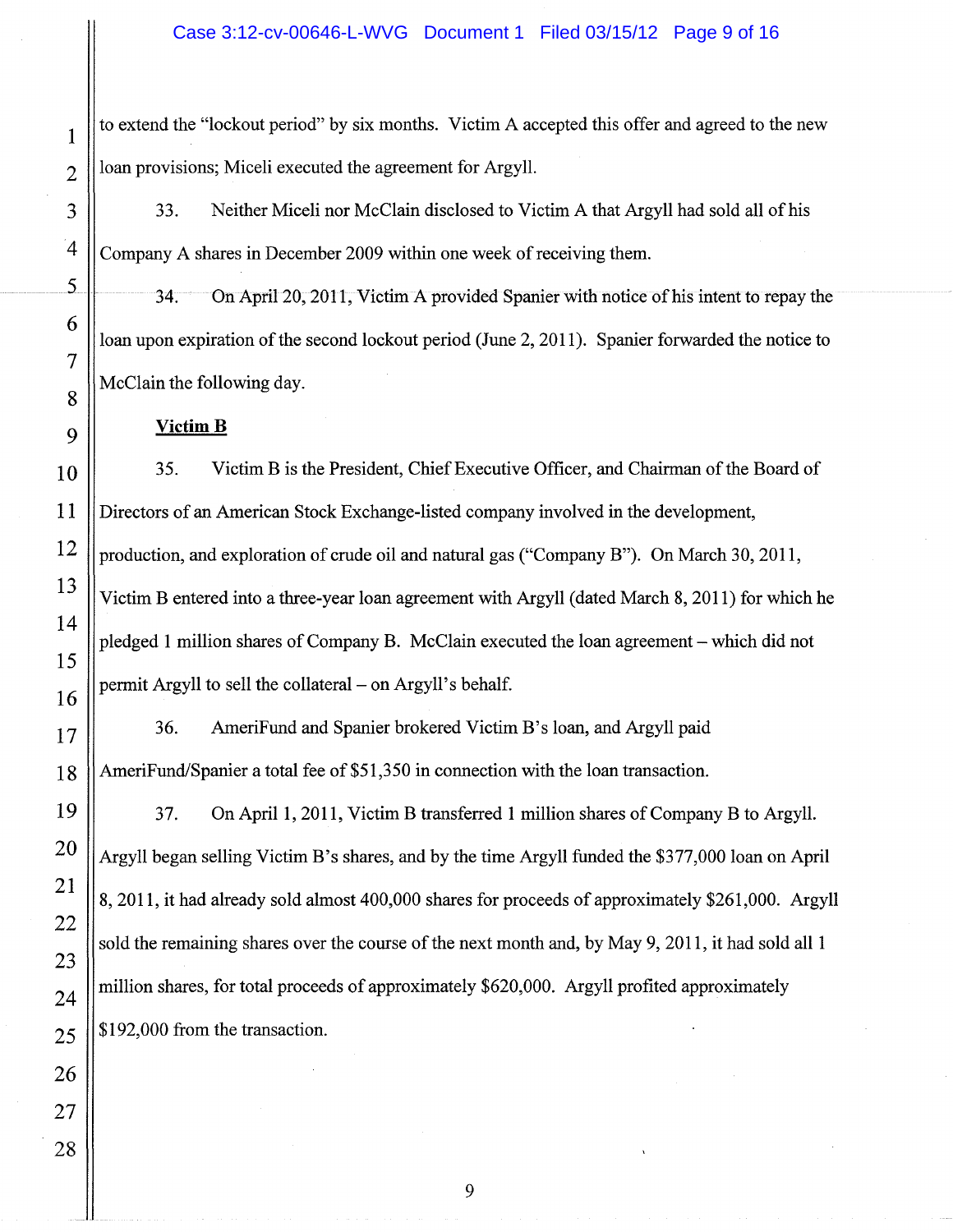Case 3:12-cv-00646-L-WVG Document 1 Filed 03/15/12 Page 10 of 16

# C. Defrauded Borrowers of Argyll

1

2

3

4

5

6

7

8

9

10

11

12

13

14

15

16

17

18

19

20

21

22

27

28

| Date of Loan<br>Agreement | Number of<br><b>Shares Pledged</b> | <b>Loan Amount</b> | <b>Argyll Signatory on</b><br><b>Loan Agreement</b> |
|---------------------------|------------------------------------|--------------------|-----------------------------------------------------|
| 12/1/2009                 | 700,000                            | \$4,449,900        | McClain                                             |
| 3/8/2011                  | 1,000,000                          | \$377,000          | McClain                                             |
| 3/3/2010                  | 1,000,000                          | \$4,930,000        | McClain                                             |
| 4/15/2010                 | 1,220,000                          | \$1,537,200        | Miceli                                              |
| 2/12/2011                 | 52,246                             | \$557,726.05       | McClain                                             |
| 12/22/2009                | 3,250                              | \$46,117.50        | Miceli                                              |
| 10/18/2010                | 750,000                            | \$307,125          | McClain                                             |
| 11/8/2010                 | 800,000                            | \$236,880          | McClain                                             |
| 1/19/2011                 | 750,000                            | \$207,900          | Miceli                                              |
| 4/16/2010                 | 6,000,000                          | \$1,320,000        | Miceli                                              |
| 9/29/2010                 | 6,000,000                          | \$528,000          | Miceli                                              |
| 2/11/2011                 | 490,000                            | \$735,000          | McClain                                             |
| 3/4/2011                  | 490,000                            | \$764,400          | Miceli                                              |

38. The following chart identifies some of the borrowers Argyll defrauded:

# ARGYLL'S SALES OF COLLATERAL SHARES WERE NOT REGISTERED WITH THE COMMISSION

39. The Borrowers identified in Paragraph 38, above, were all affiliates of issuers and  $23$  || pledged restricted shares to Argyll as collateral for their stock loans.

24 | 40. Rather than retain the shares as collateral as the Loan Agreements required, Argyll,  $25$   $\parallel$  at the direction of Miceli and McClain, sold the shares into the public markets soon after receiving  $26$  them.

lO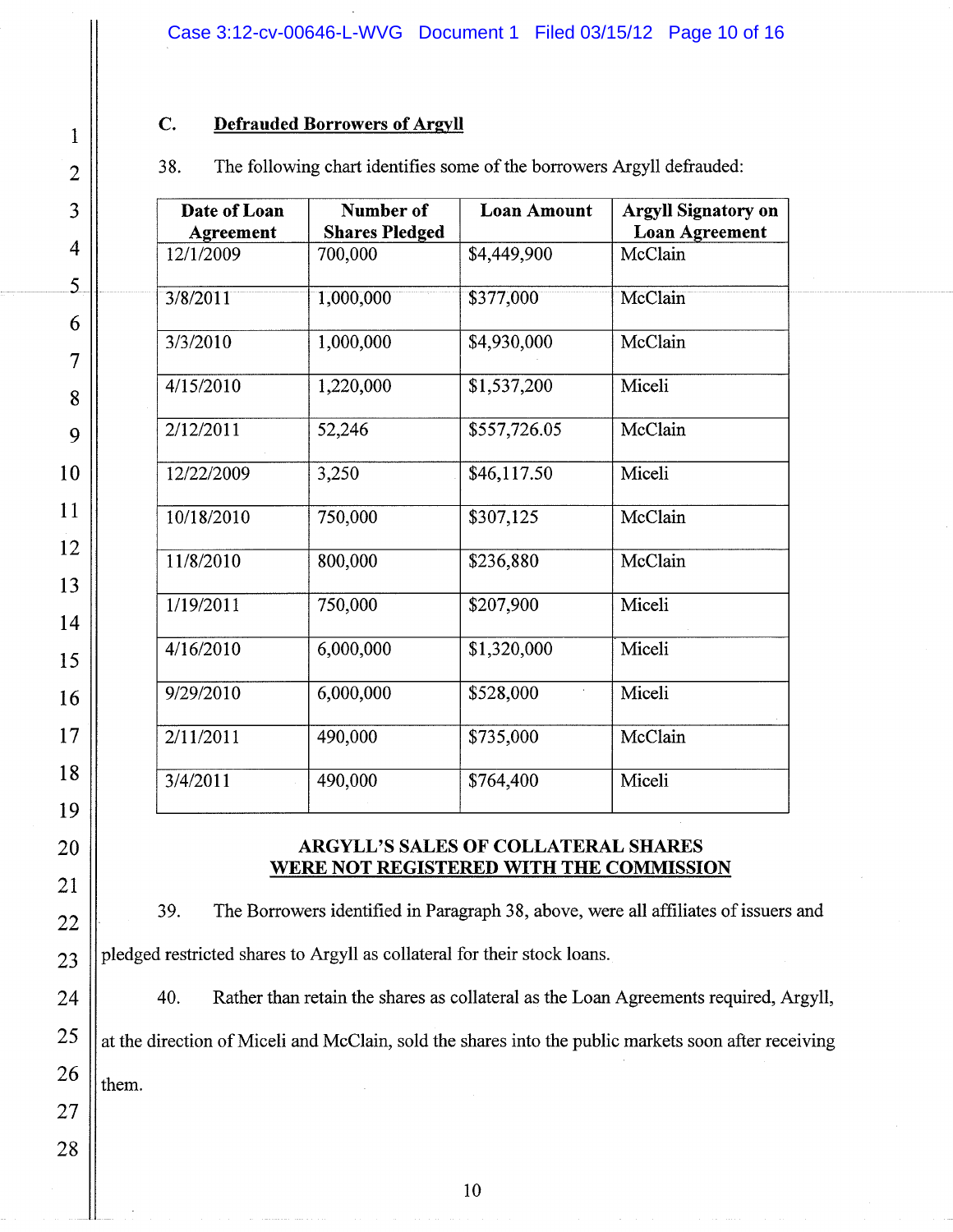$\parallel$  41. These distributions were done without effective registration statements and were not  $2 \parallel$  exempt from registration.

## 3 THE DEFENDANTS ACTED AS UNREGISTERED BROKERS OR DEALERS

42. Argyll, along with Miceli and McClain who acted through Argyll, during all relevant times were neither registered as, nor associated with, a registered broker or dealer.

4

5

6

7

8

9

10

11

12

13

14

15

16

17

18

19

20

21

22

23

24

25

26

27

28

43. Amerifund, along with Spanier who acted through AmeriFund, during all relevant times were neither registered as, nor associated with, a registered broker or dealer.

#### FIRST CLAIM FOR RELIEF

## Violation of Section 10(b) of the Exchange Act [15 U.S.c. § 78j(b)] and Rule 10b-5 Thereunder [17 C.F.R. § 240.10b-5] By Argyll, Miceli, and McClain

44. The Commission re-alleges and incorporates by reference each and every allegation in paragraphs 1 through 43, inclusive, as if they were fully set forth herein.

45. By engaging in the conduct described above, Argyll, Miceli, and McClain,

knowingly or recklessly, in connection with the purchase or sale of securities, directly or indirectly, by the use of the means or instrumentalities of interstate commerce, or the mails, or the facilities of a national securities exchange:

- a. employed devices, schemes, or artifices to defraud;
- b. made untrue statements of material facts or omitted to state material facts necessary in order to make the statements made, in the light of the circumstances under which they were made, not misleading; and/or
- c. engaged in acts, practices, or courses of business which operated or would operate as a fraud or deceit upon any person in connection with the purchase or sale of any security.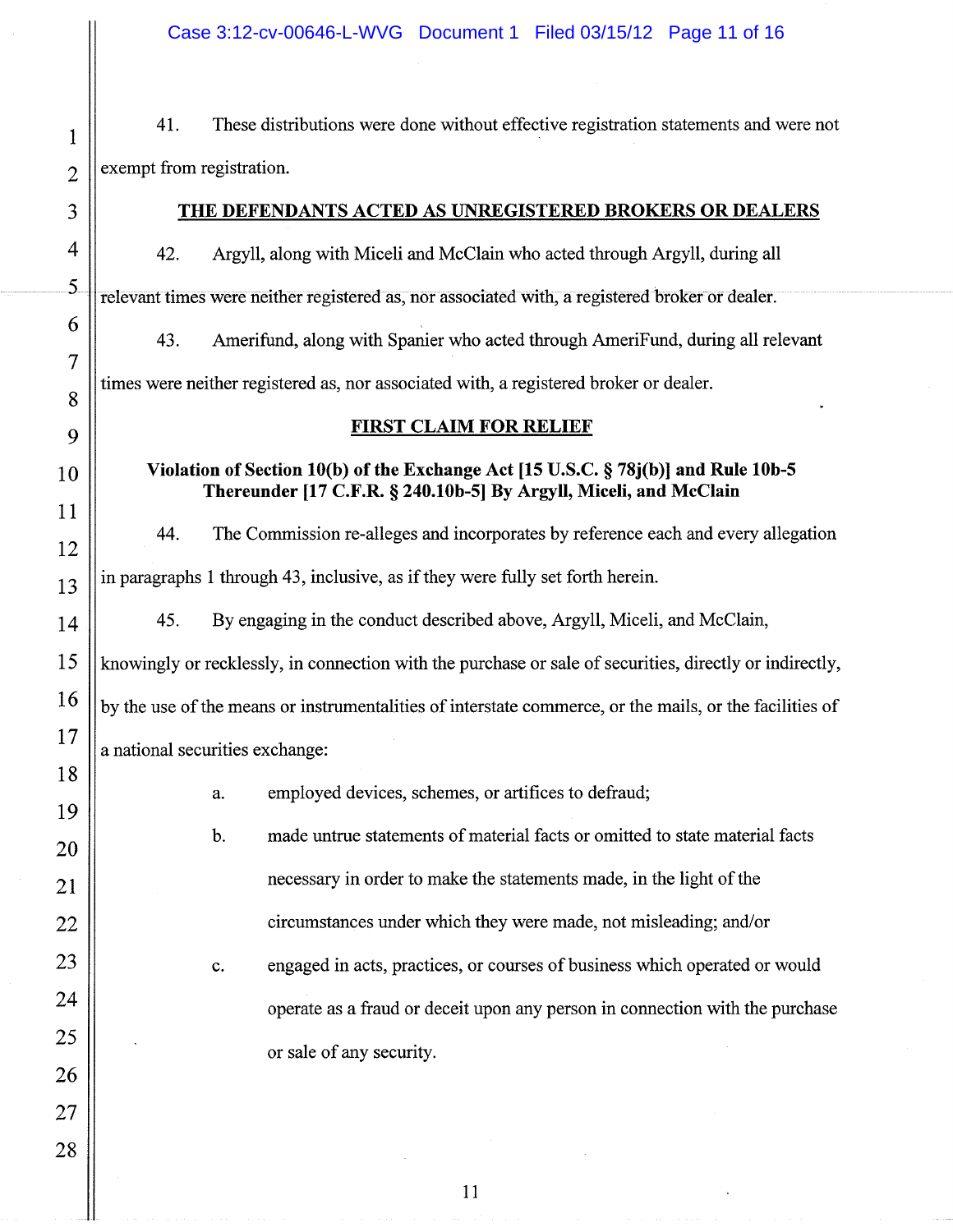1 2 3 4 5 6 7 8 9 10 11 12 13 14 15 16 17 18 19 20 21 22 23 24 25 26 46. By engaging in the foregoing conduct, Argyll, Miceli, and McClain violated Section 10(b) of the Exchange Act [15 U.S.C.  $\S$  78 $j(b)$ ] and Rule 10b-5 thereunder [17 C.F.R.  $\S$  240.10b-5]. 47. SECOND CLAIM FOR RELIEF Aiding and Abetting and Control Person Liability for Violations of Section 10(b) of the Exchange Act [15 U.S.C. § 78j(b)] and Rule 10b-5 Thereunder [17 C.F.R. § 240.10b-5) By Miceli and McClain The Commission re-alleges and incorporates by reference each and every allegation in paragraphs 1 through 46, inclusive, as if they were fully set forth herein. 48. By engaging in the conduct described above, Argyll, knowingly or recklessly, in connection with the purchase or sale of securities, directly or indirectly, by the use of means or instrumentalities of interstate commerce, or the mails, or the facilities of a national securities exchange: a. employed devices, schemes, or artifices to defraud; b. made untrue statements of material facts or omitted to state material facts necessary in order to make the statements made, in the light of the circumstances under which they were made, not misleading; and/or c. engaged in acts, practices, or courses of business which operated or would operate as a fraud or deceit upon any person in connection with the purchase or sale of any security. 49. Miceli and McClain, knowingly or recklessly, provided substantial assistance to Argyll in connection with its violations of Section 10(b) of the Exchange Act [15 U.S.C.  $\S 78j(b)$ ] and Rule lOb-5 thereunder [17 C.F.R. § 240.l0b-5]. 50. Miceli and McClain were controlling persons of Argyll for the purposes of Section  $27 \parallel 20(a)$  of the Exchange Act [15 U.S.C. § 78t(a)]. 28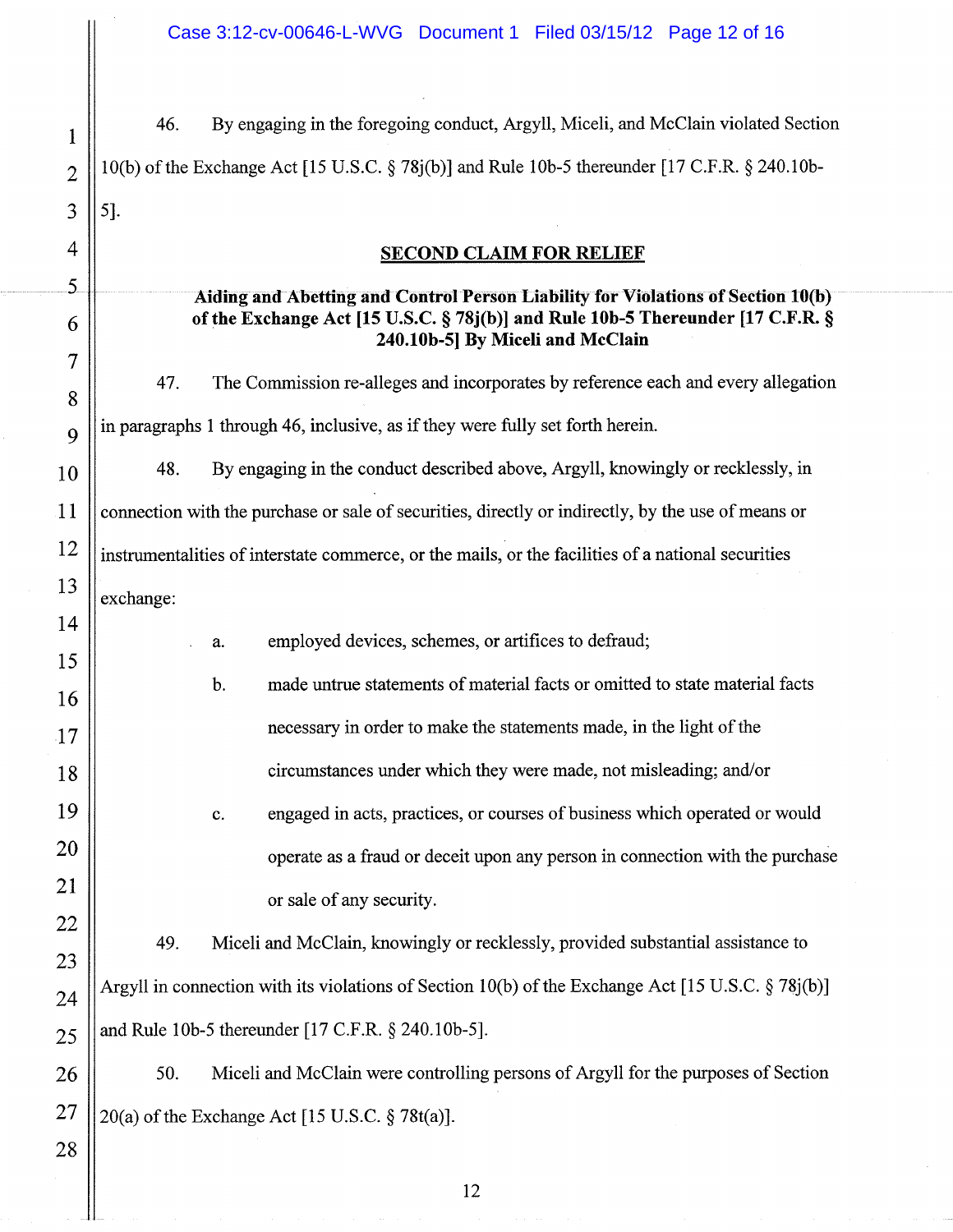$\parallel$  51. Miceli and McClain exercised actual power and control over Argyll, including  $2$  || holding joint ownership over Argyll, sole signatory authority on Argyll's bank and brokerage 3 || accounts, and authority to execute the Loan Packages.

52. By reason of the foregoing, (a) Miceli and McClain aided and abetted Argyll's violations of Section 10(b) of the Exchange Act [15 U.S.C.  $\S$  78 $i$ (b)] and Rule 10b-5 thereunder [17 C.F.R. § 240.l0b-5].and (b) as Argyll's controlling persons under Section 20(a) of the Exchange Act [15 U.S.C. § 78t(a)], Miceli and McClain are liable for Argyll's violations of Section 10(b) of the Exchange Act [15 U.S.C.  $\S$  78j(b)] and Rule 10b-5 thereunder [17 C.F.R.  $\S$ 240.10b-5].

## THIRD CLAIM FOR RELIEF

# Violation of Sections 5(a) and 5(c) [15 U.S.C.  $\S$  $\overline{\S}$  77e(a) and 77e(c)] of the Securities Act by Argyll, Miceli, and McClain

53. The Commission re-alleges and incorporates by reference each and every allegation  $15$  || in paragraphs 1 through 52, inclusive, as if they were fully set forth herein.

54. By engaging in the conduct described above, Argyll, Miceli, and McClain, directly or indirectly, through the use of the means or instruments of transportation and communication in interstate commerce or the mails, offered to sell or sold securities, or carried such securities through the mail or interstate commerce for the purpose of sale or delivery after sale.

55. No registration statements were filed with the Commission or were in effect with  $22$  || respect to the offer or sale of the securities described above.

56. By engaging in the foregoing conduct, Argyll, Miceli, and McClain violated Sections 5(a) and 5(c) of the Securities Act [15 U.S.C. §§ 77e(a) and 77e(c)].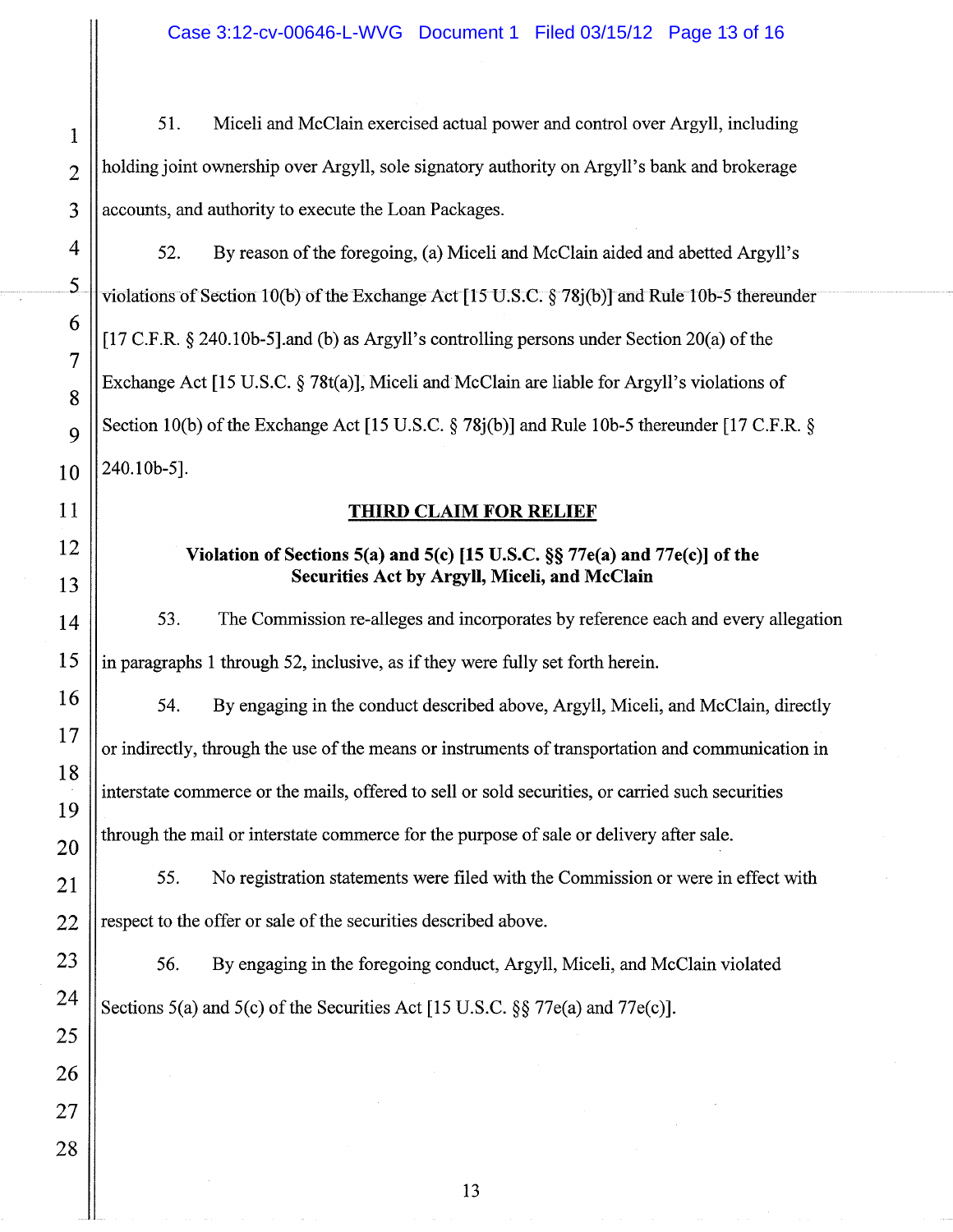#### FOURTH CLAIM FOR RELIEF

### Violation of Section 15(a) of the Exchange Act  $[15 \text{ U.S.C.} \S 780(a)]$ by Argyll, Miceli, McClain, AmeriFund, and Spanier

57. The Commission re-alleges and incorporates by reference each and every allegation in paragraphs 1 through 56, inclusive, as if they were fully set forth herein.

58. By engaging in the conduct described above, Argyll, Miceli, McClain, AmeriFund, and Spanier, directly or indirectly, made use of the mails or means or instrumentalities of interstate commerce to effect transactions in, or to induce or attempt to induce, the purchase or sale of securities, without being registered as a broker or dealer with the Commission, or being associated with a broker or dealer registered with the Commission. 59. By engaging in the foregoing conduct, Argyll, Miceli, McClain, AmeriFund, and Spanier violated Section 15(a) of the Exchange Act [15 U.S.C. § 780(a)]. PRAYER FOR RELIEF WHEREFORE, the Commission respectfully requests that the Court enter a Final Judgment: I. Finding that the Defendants violated the securities laws as alleged herein; II. Permanently enjoining Argyll, Miceli, and McClain from violating Section 10(b) of the Exchange Act [15 U.S.C. § 78j(b)] and Rule 10b-5 thereunder [17 C.F.R. § 240.10b-5], Section 15(a) of the Exchange Act [15 U.S.C. § 780(a)], and Sections 5(a) and 5(c) ofthe Securities Act [15 U.S.C. §§ 77e(a) and 77e(c)]; III.

Permanently enjoining AmeriFund and Spanier from violating Section 15(a) of the Exchange Act [15 U.S.C. § 780(a)];